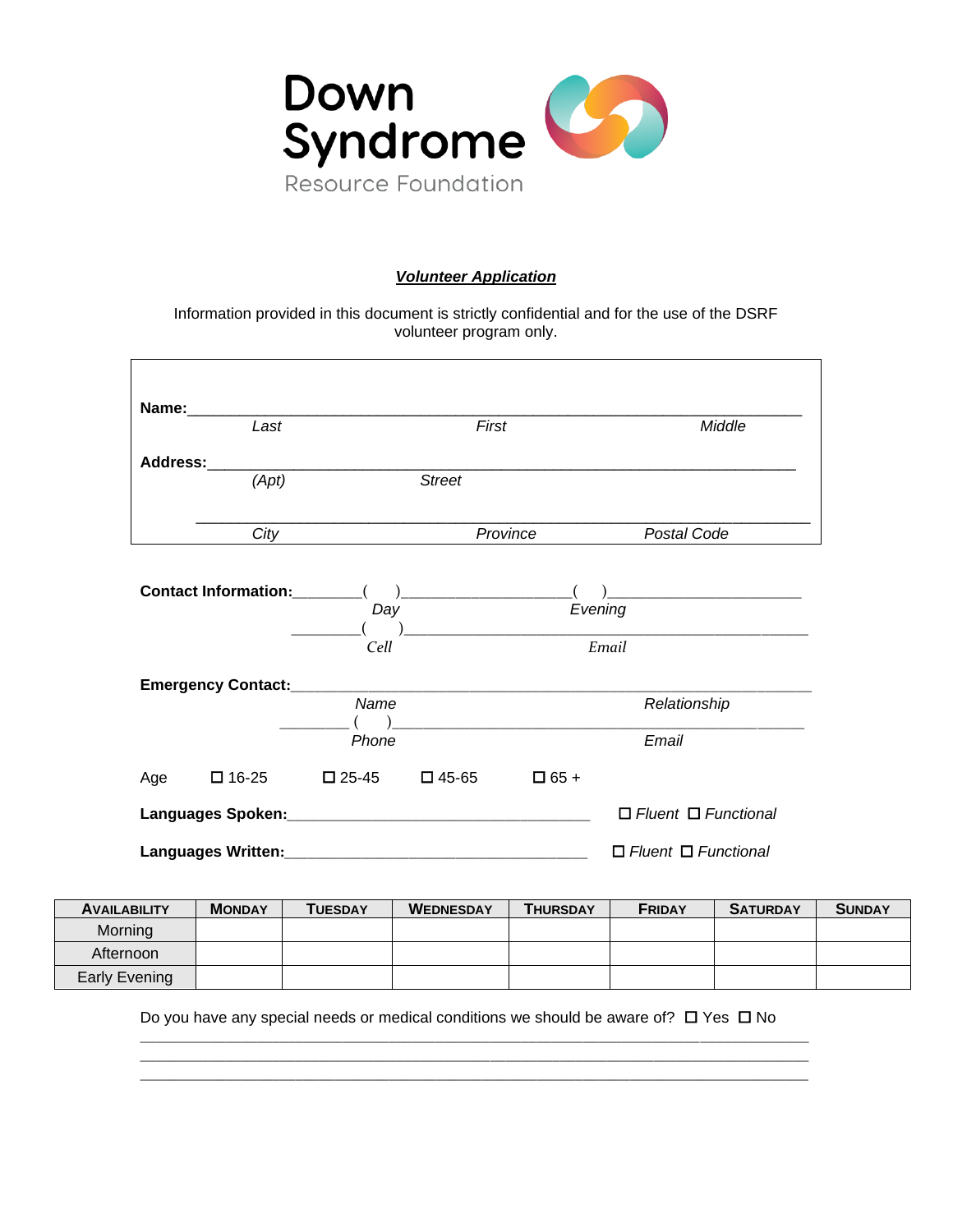| How did you hear about the Down Syndrome Resource Foundation? |  |
|---------------------------------------------------------------|--|
|---------------------------------------------------------------|--|

Why are you interested in volunteering at the DSRF?

What skills or training will you bring to your role as a DSRF volunteer?

### **Education**

**Grade Completed / Status** 

| Secondary School      |  |
|-----------------------|--|
| Post Secondary School |  |
| Other                 |  |

### **Volunteer Experience Contract Contract Contract Contract Contract Contract Contract Contract Contract Contract Contract Contract Contract Contract Contract Contract Contract Contract Contract Contract Contract Contract Co**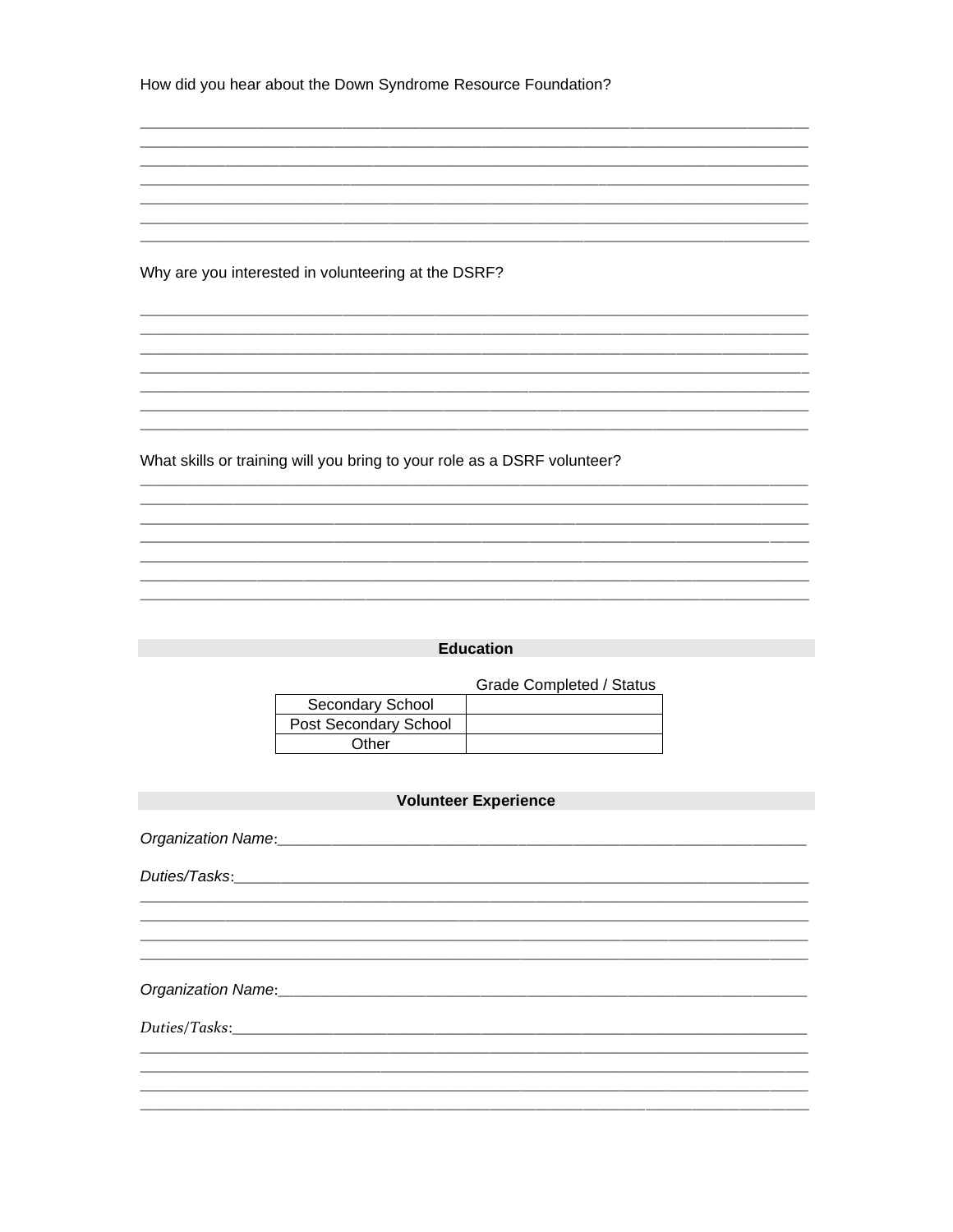### **Work Experience** *(if applicable)*

| Company Name: 1997 Manual Company Name: 1997 Manual Company Name: 1997 Manual Company Name: 1997 Manual Company |  |  |
|-----------------------------------------------------------------------------------------------------------------|--|--|
|                                                                                                                 |  |  |
|                                                                                                                 |  |  |
|                                                                                                                 |  |  |

Please indicate which area(s) interest you for volunteering?

- $\square$  Special Events and Fundraising
- □ Assisting with DSRF programs
- $\square$  Assisting with administration duties
- $\square$  Translating
- $\square$  Data entry

#### Please provide two references:

| <b>Last Name:</b>      | <b>First Name:</b>   |
|------------------------|----------------------|
| <b>Contact Number:</b> | <b>Relationship:</b> |
| Email:                 |                      |
|                        |                      |
| <b>Last Name:</b>      | <b>First Name:</b>   |
| <b>Contact Number:</b> | <b>Relationship:</b> |
| Email:                 |                      |

Resume Attached?  $\Box$  Yes  $\Box$  No

*I* hereby certify that the information *I* have provided in this application is true and complete to the *best of my knowledge. I understand that if I become a volunteer at the Down Syndrome Resource Foundation falsified statements made on this application shall be considered cause for removal from the volunteer program.*

Signature: \_\_\_\_\_\_\_\_\_\_\_\_\_\_\_\_\_\_\_\_\_\_\_\_\_\_\_\_\_\_\_\_\_\_\_\_\_\_\_\_\_\_\_\_ Date: \_\_\_\_ / \_\_\_\_ / \_\_\_\_

Please attach resume and send to: info@dsrf.org Down Syndrome Resource Foundation 1409 Sperling Avenue, Burnaby BC V5B 4J8 *Phone*: (604) 444-3773 *Fax:* (604) 431-9248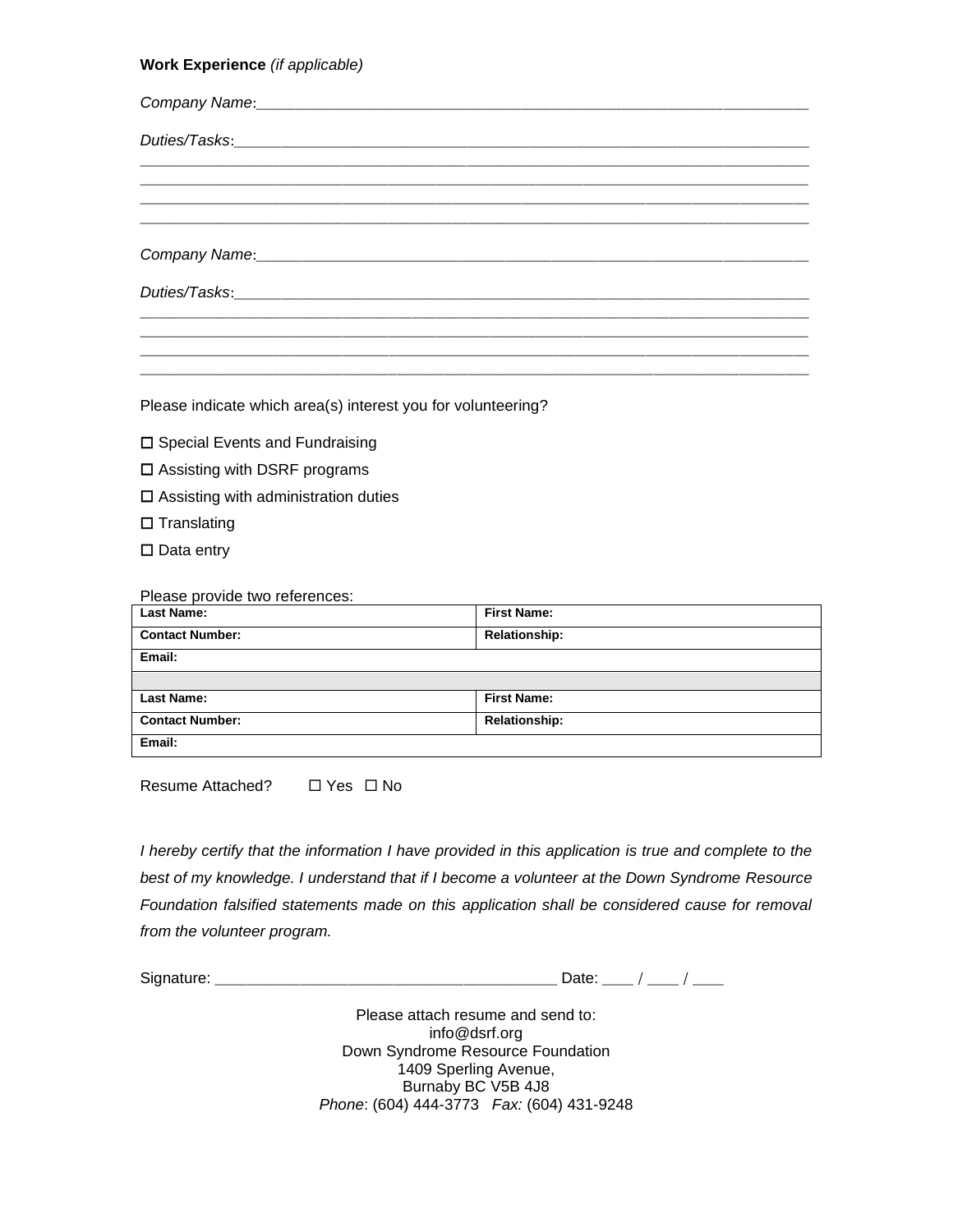### CONFLICT OF INTEREST POLICY - VOLUNTEER

The Foundation greatly appreciates the time and effort of volunteers and their assistance in various aspects of the Foundations endeavours. The Foundation understands that volunteers may be involved with other charities and businesses and encourages opportunities to develop personally and professionally. In order to ensure that the interests of the Foundation are protected, all volunteers are expected to declare any outside activities that may pose a conflict of interest.

A conflict of interest arises when a volunteer, on behalf of him or herself, another person, company or entity:

- 1. Promotes, attempts to promote, or appears to promote a private, personal or business interest.
- 2. May personally derive advantage or benefit (financial or otherwise) from:
	- a) a DSRF decision she/he may have directly or indirectly influenced;
	- b) disclosure or use of DSRF information.
- 3. Presents a situation in which a fundamental divergence exists between the obligations of one's position with the DSRF and the obligations of an outside interest.

Volunteers shall have no competing interest or relationship which may prevent them and/or the DSRF from the objective exercise of any of their respective responsibilities. Specifically, volunteers:

- 1. Shall not receive remuneration, loans, services, discounts, privileges, gifts or entertainment given to or from any person, business or entity which may have current or future competing relationships with the DSRF.
- 2. Shall not accept personal remuneration for any service they provide on behalf of the DSRF, to the DSRF, or to any of its Partners. Any fees will be referred as a donation to the DSRF.
- 3. Shall not use their position to obtain for themselves, family members, friends or close associates employment or preferential treatment within the DSRF.
- 4. Shall neither use or permit others to use any DSRF data, confidential information, human, financial or other resources, property or materials for personal gain or to support personal causes.
- 5. Shall not use the DSRF name without authorization, or one's position with the DSRF in such a way as to lend weight or prestige to a public or private cause or to endorse a product or service with another company.
- 6. Shall not spend time on outside work while working at the DSRF.

Consequences of potential or actual conflict of interest will warrant investigation and possibly disciplinary action. In certain circumstances, legal proceedings may also be involved. Common sense and wise judgment are required if one is in or may be perceived to be in conflict of interest. If in doubt, volunteers should bring the situation immediately to the attention of Management.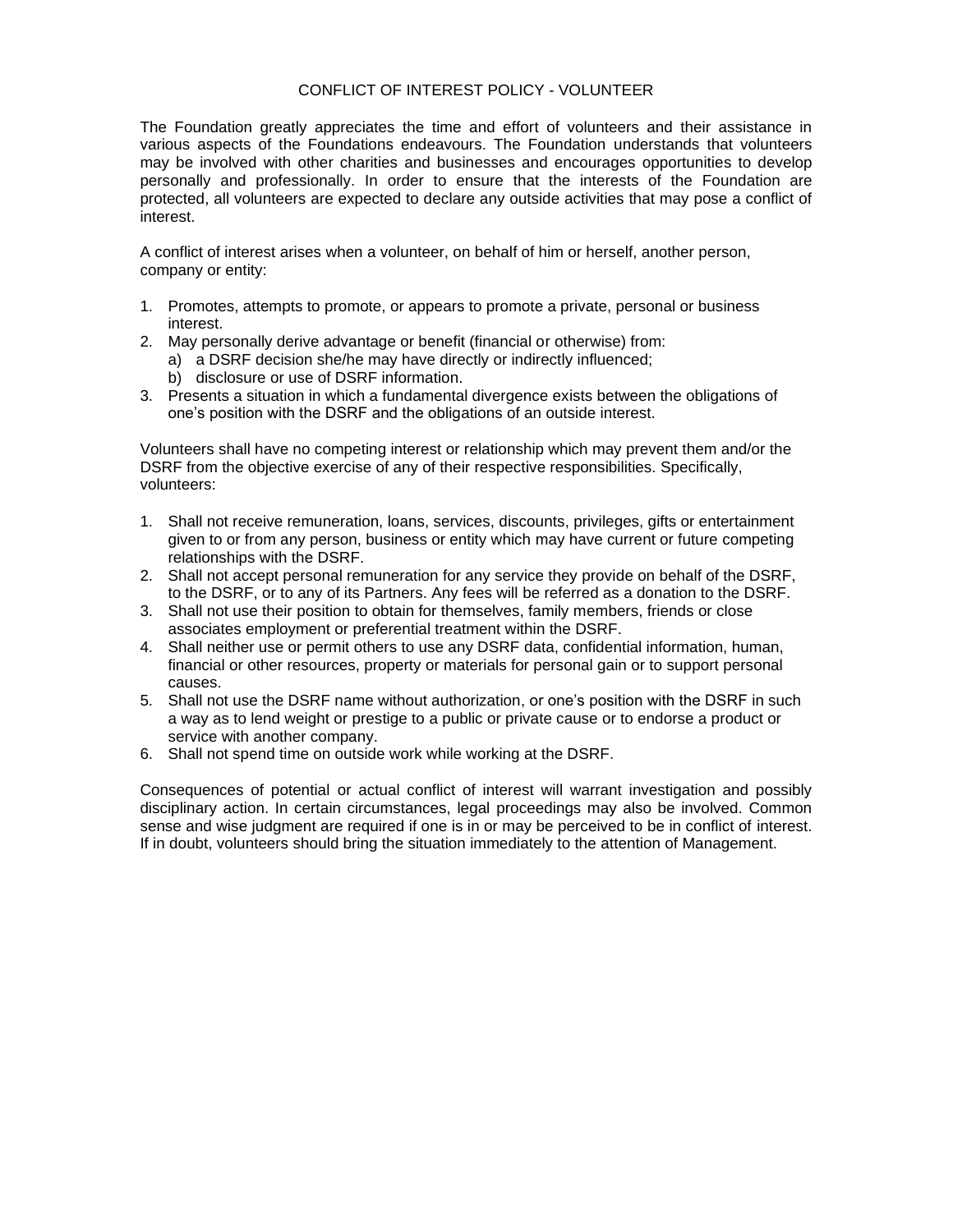# **D.S.R.F. DOWN SYNDROME RESOURCE FOUNDATION**

As a volunteer of the D.S.R.F. Down Syndrome Resource Foundation (hereinafter called the Foundation) I hereby agree to abide by the Conflict of Interest Policy of the Foundation as of the date hereof:

Dated as of the \_\_\_\_\_\_\_\_ day of \_\_\_\_\_\_\_\_\_\_\_, \_\_\_\_\_\_.

\_\_\_\_\_\_\_\_\_\_\_\_\_\_\_\_\_\_\_\_\_\_\_\_\_\_\_\_\_\_

**Signature** 

\_\_\_\_\_\_\_\_\_\_\_\_\_\_\_\_\_\_\_\_\_\_\_\_\_\_\_\_\_\_ Print name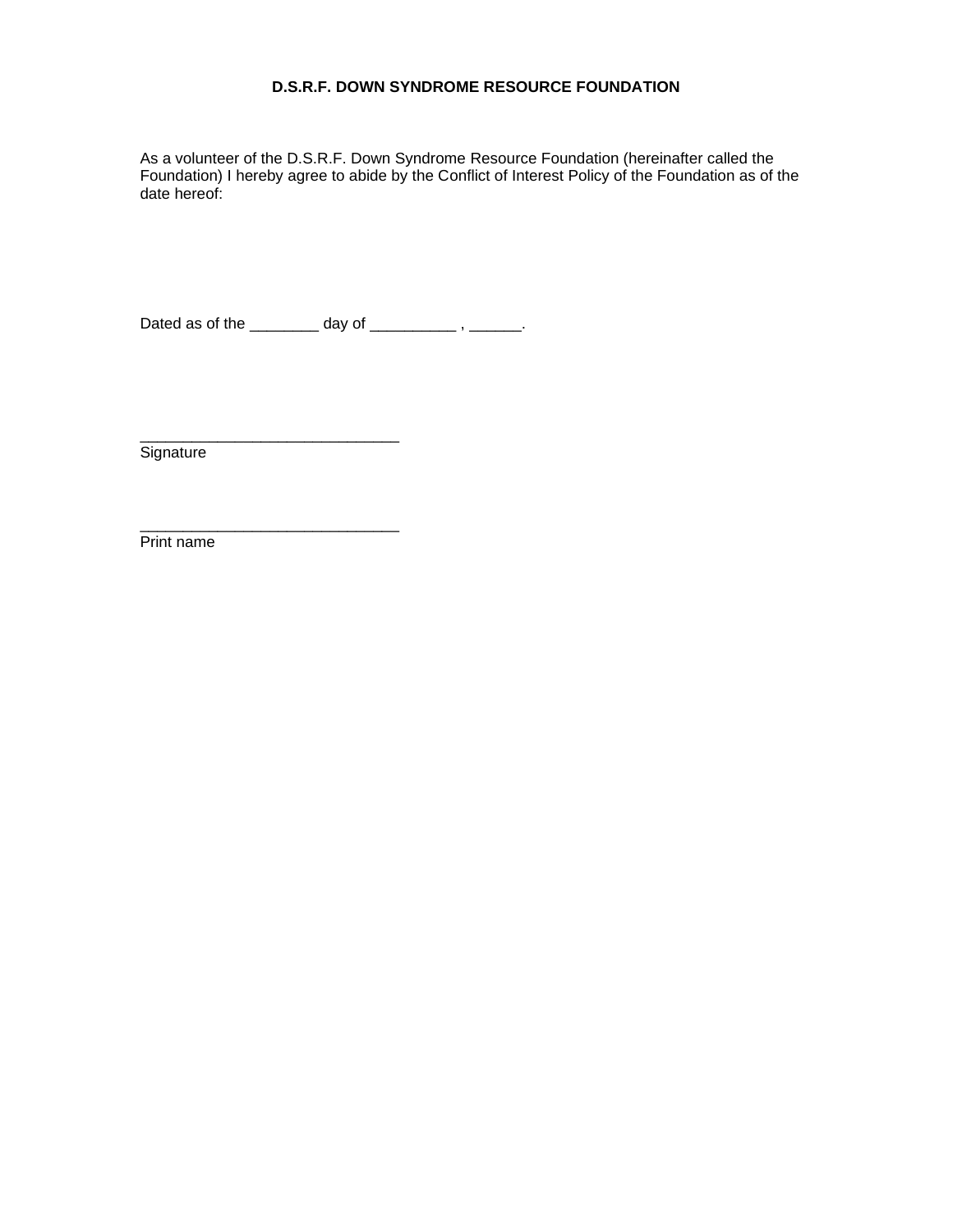### **CONFIDENTIALITY POLICY**

As a term and condition of permanent, part-time, contract or volunteer employment with the Foundation, the Employee/Volunteer agrees to assist the Foundation protect its confidential information and intellectual property, both during the Employee's/Volunteer's employment and afterward. Any failure by an Employee/Volunteer to uphold this agreement in full may result in immediate termination, or other actions, legal or otherwise being taken against the responsible party on behalf of the Foundation or the affected party.

**Confidential Information:** Confidential information means information or material relating to the Foundation's business or assets that is not generally available, known, or used by others, or the utility or value of which is not generally known or recognized as standard practice, whether or not the underlying details are in the public domain, including but not limited to: educational programs, clinical programs, services, computer programs, databases, contact lists, patient information, and fundraising plans.

**Confidentiality Provisions:** All records in the possession of the Foundation shall remain in the Foundation's possession and with the Foundation at all times at its place of business or other authorized place (as approved by the Chief Executive Officer) and at no time shall those records leave the address where they are stored, kept, or otherwise maintained by the Foundation without written authorization by the Chief Executive Officer.

No records in the possession of the Foundation shall be released to any party or individual for inspection or copying by electronic means or otherwise, and shall always remain in the possession of the person(s) who have authorized access to them. Authorized access will be given to the responsible party by the Chief Executive Officer.

All records in the possession of the Foundation shall be considered confidential and remain the property of the Foundation.

No person during of after employment with the Foundation shall release any confidential or proprietary information, records, or otherwise (written or by other means, including speech) that they have come into contact with or heard about or handled or come across or seen, while employed by the Foundation even under powers of the courts without first consulting with the Foundation's legal counsel regarding such release. This is not limited in scope to databases, contact lists or patient information, and will include all records that they have come into contact with including but not limited to all Foundation records.

**Foundation Assets:** All records in the possession of the Foundation shall remain in the Foundation's possession and with the Foundation at all times at its place of business or other authorized place (as approved by the Executive Director) and at no time, shall those records leave the address where they are stored, kept, or otherwise maintained by the Foundation without written authorization by the Chief Executive Officer.

The Chief Executive Officer shall first approve all records that are taken from the Foundation's place of business by any employee/volunteer. If such records are being taken home or otherwise to some other place not deemed safe by the Foundation, the records shall not be taken from the place of business. If records are being taken to a reasonably safe and secure place so that they may be worked on, the responsible party who is in charge of the records shall have authorization in writing by the Chief Executive Officer before such records are taken from the Foundation's place of business.